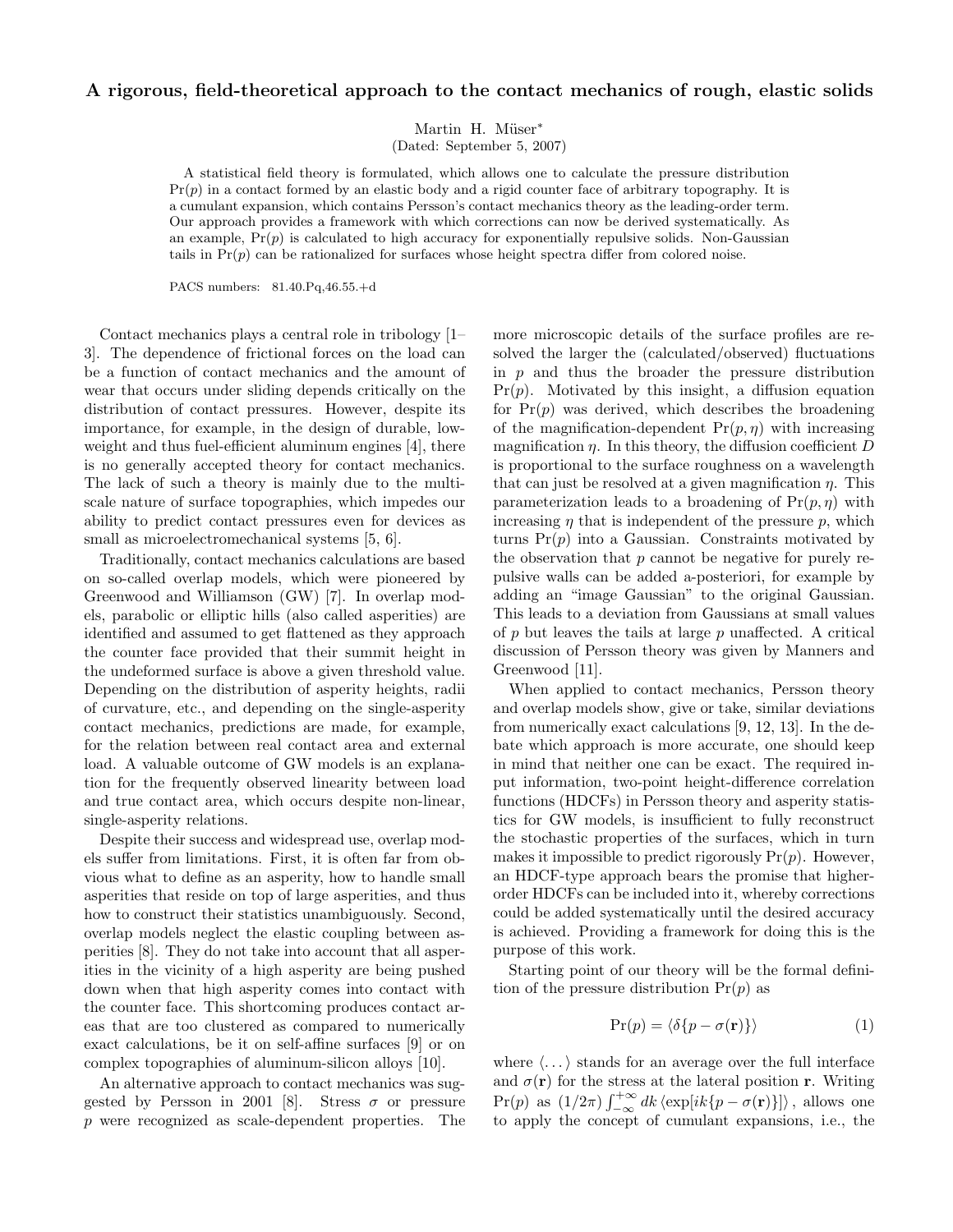exponential function can be expanded into a Taylor series, the expectation values of the various moments of the stress are taken, and the resulting expressions can be cast back into the exponential function up to the desired order [14]. To leading-order one obtains (see the mathematical appendix in EPAPS Document No. [] for additional intermediate steps in the algebra throughout the manuscript)

$$
\Pr(p) = \frac{\exp\left\{-(p-p_0)^2/2\langle\Delta\sigma^2\rangle\right\}}{\sqrt{2\pi\langle\Delta\sigma^2\rangle}}\left\{1+\mathcal{O}(K_3)\right\} \quad (2)
$$

Here, we have introduced the mean macroscopic pressure  $p_0 = \langle \sigma \rangle$ , the local fluctuation in stress  $\Delta \sigma(\mathbf{r}) = \sigma(\mathbf{r}) - p_0$ , its second moment  $\langle \Delta \sigma^2 \rangle$ , and the third-order cumulant  $K_3 = \langle \Delta \sigma^3 \rangle - p_0 \langle \Delta \sigma^2 \rangle.$ 

At this point, we have essentially arrived at the solution of Persson's diffusion equation for  $Pr(p)$ . The remaining steps are: Parameterize the stress fluctuation under the assumption that it is similar to the one that one would have under full contact (see the treatment below for clarification), add the mirror Gaussian in the case of repulsive walls. Then conserve the norm,  $\int_0^\infty dp \Pr(p)$ must be unity, by adding a  $\delta$ -function contribution at  $p = 0$ , and interpret the prefactor to the  $\delta$ -function as the relative surface area that is not in contact with the counter face.

The new feature of Eq. (2) is that it provides a recipe for how to systematically include corrections in the form of higher-order cumulants. Expressions similar to those occurring in Eq. (2) can be derived systematically to arbitrary order in the cumulants, i.e., knowledge of the various moments of the stress allow one to reconstruct the pressure distribution. We thus need a scheme with which one can calculate the various moments or cumulants of the stress. In simple harmonic systems, the gradient of the displacement u can be related to the stress  $\sigma$  so that the knowledge of the various moments of  $\nabla u$  will allow us to calculate the moments in  $\sigma$ , e.g.,

$$
\langle \sigma^*(\mathbf{q})\sigma(\mathbf{q}) \rangle = (qE')^2 \langle u^*(\mathbf{q})u(\mathbf{q}) \rangle / 4, \tag{3}
$$

where  $E' = E/(1 - \nu^2)$ , E being the bulk elastic modulus and  $\nu$  the Poisson ratio [8]. Similar relations hold for higher-order moments of the stress field. Before proceeding with the theory, we want to clarify that we assume spatial isotropy, the small-slope approximation, and that all the elasticity is mapped into one solid and all the roughness into the counter face [2]. Including anharmonicity is desirable but would require more complicated treatments. Phase field modeling may be a promising avenue for a future perturbative generalization of the present theory [15]. As of now, we will merely be concerned with purely harmonic solids.

For a given normal load and interaction between the two solids, the normal position  $z(\mathbf{r})$  of the elastic solid's surface will depend on the rigid substrate's topography

 $h(\mathbf{r})$ . To streamline the representation, we will sometimes write  $z(\mathbf{r}) = z_0 + u(\mathbf{r})$ , where  $z_0$  will be called the centroid.  $u(\mathbf{r})$  plays the role of a displacement field with  $\langle u(\mathbf{r}) \rangle = 0$ . Furthermore, we will chose the coordinate system such that  $\langle h(\mathbf{r}) \rangle = 0$ . Tildes will indicate Fourier transforms, e.g.,  $\tilde{u}(\mathbf{q}) = (1/A) \int d^2 r \exp(i \mathbf{q} \mathbf{r}) u(\mathbf{r})$ , and  $\mathbf{q}$ is a wave vector compatible with the in-plane periodic boundary conditions. A is the "macroscopic" contact area. If the system is sufficiently well behaved, it will be possible to expand the  $\tilde{u}(\mathbf{q})$  into a power series of the  $h(\mathbf{q})$ . The leading-order, symmetry-allowed terms (wave vectors in each term on the r.h.s. of the following equation have to add up to q) have the form

$$
\tilde{u}(\mathbf{q}) = G_1(\mathbf{q})\tilde{h}(\mathbf{q}) + \sum_{\mathbf{q}'} G_2(\mathbf{q}, \mathbf{q}')\tilde{h}(\mathbf{q} - \mathbf{q}')\tilde{h}(\mathbf{q}') + \dots,
$$
\n(4)

where the expansion coefficients  $G_n(\mathbf{q}, \mathbf{q}', \ldots)$  will in general depend on the normal load and the interaction between the surfaces, see the treatment for a model system further below.

Given Eq. (4), the second moment or second-order cumulant of  $\tilde{u}(\mathbf{q})$  can be written as

$$
\langle |\tilde{u}(\mathbf{q})|^2 \rangle = |G_1(\mathbf{q})|^2 \langle \tilde{h}^*(\mathbf{q}) \tilde{h}(\mathbf{q}) \rangle + G_1^*(\mathbf{q}) G_2(\mathbf{q}, \mathbf{q}') \langle \tilde{h}^*(\mathbf{q}) \tilde{h}(\mathbf{q} - \mathbf{q}') \tilde{h}(\mathbf{q}') \rangle + \text{c.c} + \dots
$$
(5)

Note that the term related to the third power in  $\tilde{h}$  along with many other not explicitly-mentioned terms disappear for colored noise, that is, when  $\tilde{h}(\mathbf{q})$  and  $\tilde{h}(\mathbf{q}')$  are independent random variables for all  $q \neq q'$ . Thus, any theory (such as Persson's) that truncates after the first term on the r.h.s. of Eq. (5) and that furthermore neglects the higher-order cumulants on the r.h.s. of Eq. (2) will be less accurate for surfaces whose height spectra show correlation than for surfaces whose topography can be characterized as colored noise.

To close our theory, it is necessary to find an expression for the expansion coefficients  $G_n(\mathbf{q})$ . These are load and system-specific and can thus be derived only if the interaction between the elastic solid and its counter face are known, because one needs this interaction to minimize the total energy  $E$  of the system. Generally, the interaction between the solids will be a functional  $V[g]$  of the gap  $g(\mathbf{r}) = z_0 + u(\mathbf{r}) - h(\mathbf{r})$  between elastic solid and counter face. The existence of such a functional could be proven in a similar way as that for any other functional, e.g., as those used in either density functional theory of electrons or classical fluids. One can thus write

$$
E = \mathcal{V}[g] + \frac{A}{4} \sum_{\mathbf{q}} qE' |\tilde{u}(\mathbf{q})|^2 + \int d^2r \, p_0 z(\mathbf{r}) \tag{6}
$$

where the term containing  $E'$  reflects the elastic energy and  $p_0$  is the external pressure. The solution for the displacement field can be obtained by requirering that the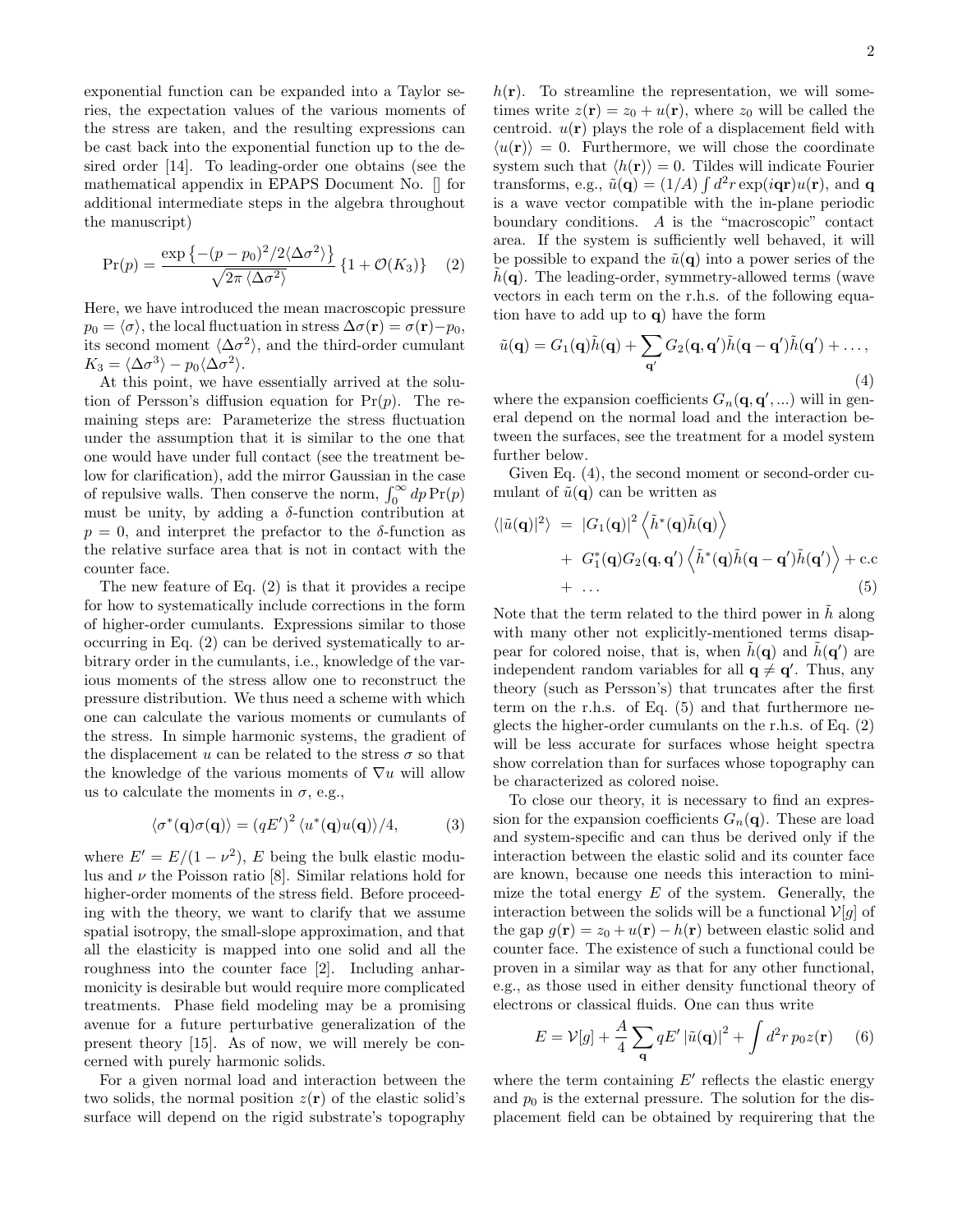functional derivative  $\delta E/\delta z(\mathbf{r})$  vanishes for all **r**. For adhesive interactions, there can be more than one solution.

Whenever  $V[g]$  is sufficiently well-behaved, one can expand the energy density into a power series of the gap function and its derivatives. Unfortunately, this is not the case for hard wall interactions, which commonly form the basis for contact mechanics theories. While  $V[g]$  takes a simple form in that case, specifically,  $\mathcal{V}[q] = 0$  if  $q(\mathbf{r}) \geq 0$  everywhere and infinity otherwise, it is not possible to expand it into a power series of the Fourier coefficients  $\tilde{g}(\mathbf{q})$ . Consequently, the  $\tilde{u}(\mathbf{q})$ 's are non-analytical functions of the  $h(\mathbf{q})$ 's. We find numerically that  $G_1(\mathbf{q}) = 1$  if  $q h(\mathbf{q})$  is less or equal a loaddependent threshold value while else  $G_1(\mathbf{q}) < 1$ .

The problems discussed in the previous paragraph should not prevent one from pursuing our theory. First, real systems do not repel in a discontinuous fashion. In most realistic molecular simulations, repulsion is modeled via exponential functions. Second, one can construct differentiable potentials that mimics the behavior of hard walls. Local exponential repulsion between walls show precisely the desired characteristics, because normal forces increase exponentially fast with overlap and decrease exponentially as the surfaces retract from one another. Conclusions drawn for exponentially repulsive walls will thus generalize to a significant degree to that of hard walls. We wish to note that exponential repulsion has been used extensively in modeling tribological phenomena [16–18] and that pressure profiles resemble that of hard wall interactions quite closely when parameterized appropriately [19].

Finding coefficients  $G_n$  for any well-behaved  $V[g]$  can be done in a fashion that is similar to the one, which we will pursue here for exponential repulsion:

$$
\mathcal{V}[g] = v_0 \int d^2 r \, e^{-g(\mathbf{r})/\zeta} \n= v_0 \, e^{-z_0/\zeta} \int d^2 r \, e^{\{h(\mathbf{r}) - u(\mathbf{r})\}/\zeta}.
$$
\n(7)

 $v_0$  is a constant prefactor of unit energy per surface element. Its precise value turns out irrelevant for the pressure distribution as long as it is positive (increasing its value would merely decrease  $z_0$  at fixed  $p_0$ ), and  $\zeta$  is a parameter of unit length. One can interpret  $\zeta$  as a lengthscale over which interactions are smeared out and thus associate it loosely with the inverse magnification used in Persson theory.

In our model,  $p_0$  satisfies the equation

$$
p_0 = \frac{\mathcal{V}[u]}{\zeta A},\tag{8}
$$

whenever  $u(\mathbf{r})$  minimizes E, which can be shown by requiring  $\partial E/\partial z_0$  to disappear. This can be exploited in the minimization procedure, which in principle can be done to arbitrary accuracy by expanding the integrand of Eq. (7) into a power series, which could then be followed by an iterative solution for the  $\tilde{u}(\mathbf{q})$ . Here, we will content ourselves with a second-order cumulant expansion of  $V[g]$  so that

$$
\frac{E}{A} \approx v_0 \exp\left\{-\frac{z_0}{\zeta} + \sum_{\mathbf{q}} \frac{\left|\tilde{h}(\mathbf{q}) - \tilde{u}(\mathbf{q})\right|^2}{2\zeta^2}\right\}
$$
\n
$$
+ \sum_{\mathbf{q}} \frac{E'q \left|\tilde{u}(\mathbf{q})\right|^2}{4} + p_0 z_0 \tag{9}
$$

At that level of approximation, one can solve exactly for the  $\tilde{u}(\mathbf{q})$  to yield the leading expansion coefficient

$$
G_1(\mathbf{q}) = \frac{1}{1 + \zeta q E'/2 p_0}.\tag{10}
$$

 $G_1(q)$  has the meaningful property that it predicts less good contact for large  $q$  and small  $p_0$ .

While we have not gone yet beyond harmonic corrections, it is worth discussing the effect that they and deviations from colored noise would have if these corrections were mapped onto the diffusion equation representation: First, higher-order corrections would induce a stress-dependent drift term to the diffusion equation and perhaps more importantly, it would also render D stress dependent. (In addition, following Pawula's theorem [20], one may need to add an infinite number of terms to the drift/diffusion equation for an exact theory.) Assuming that fluctuations in stress are large upon a change in magnification  $\eta$  and following the laws of large numbers, one may assume that  $D \propto \sigma$  for large  $\sigma$ . Such a diffusion coefficient would then result in an exponential rather than in a Gaussian tail. Exponential tails were indeed identified by Campaña and Müser in GFMD calculations for experimental (non-colored noise) surface topographies [13].

The diffusion equation representation will also have to be modified at small  $p$  when repulsion is long ranged. Stress would not vanish completely and thus the hardwall  $\delta$ -function peak in Pr(p) at  $p = 0$  will be broadened. Persson uses the earlier-mentioned mirror Gaussians to enforce  $Pr(p < 0) = 0$ . This method is identical to setting D to zero for  $p \leq 0$ . For continuously decaying repulsion, the cutoff in  $D$  will have to be smoothed. If one wishes to switch D from zero to its default value over a finite pressure range so that  $D$  and its first two derivatives are continuous functions of  $p$ , then the correction factor  ${1-\theta(p_c-p)\cos(\pi p/p_c)}$  appears to be the most simple choice. where  $\theta(\ldots)$  is the Heaviside step function. This way D remains unaltered above the cutoff stress  $p_c$  and thus does not noticeably affect width and tail of  $Pr(p)$  but only the way in which the  $\delta(p)$ -peak of  $Pr(p)$  broadens.

It is now possible to compare pressure histograms that are based on the new theory to numerical simulations,